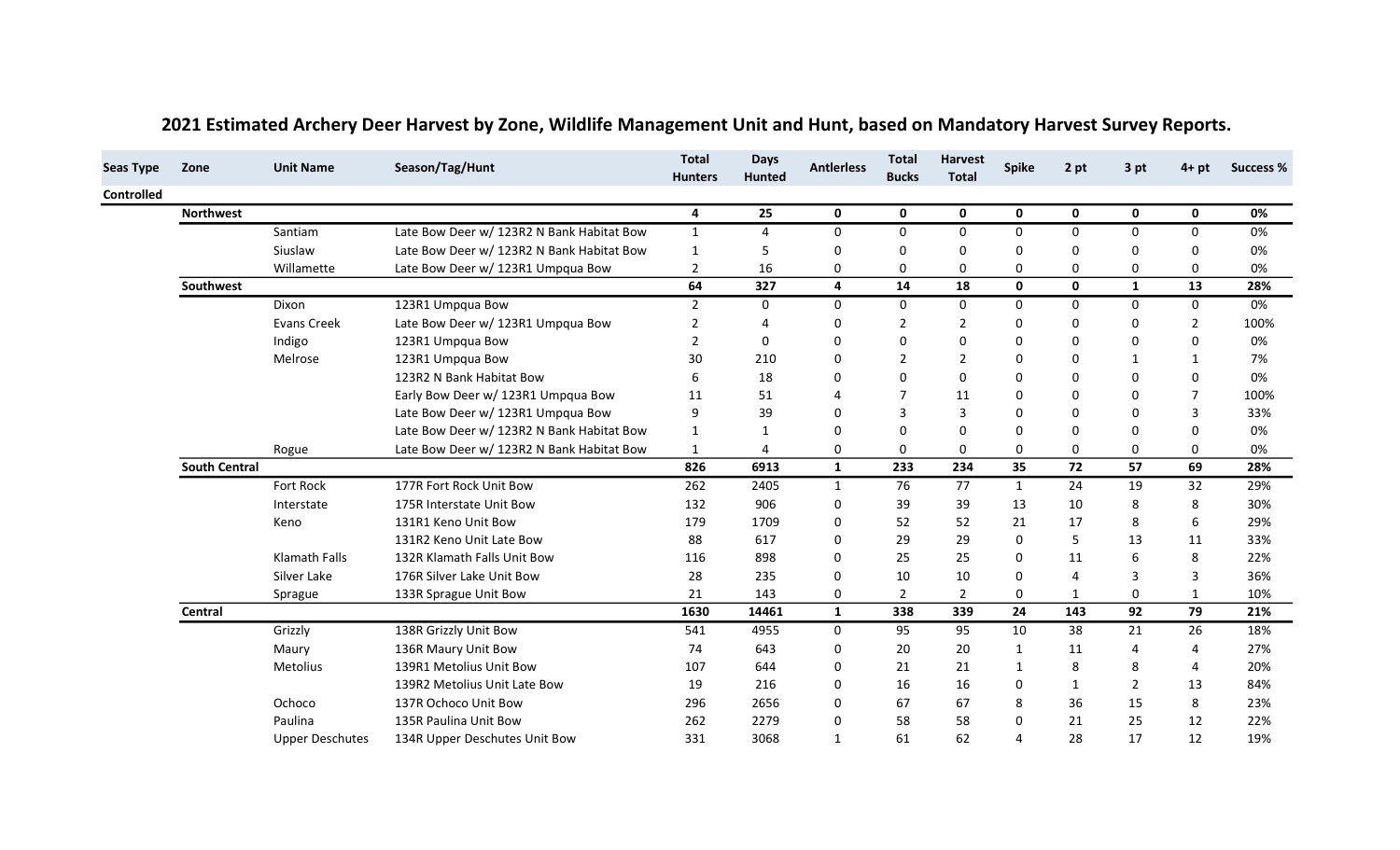| Seas Type<br>Zone | <b>Unit Name</b>        | Season/Tag/Hunt               | <b>Total</b><br><b>Hunters</b> | <b>Days</b><br><b>Hunted</b> | <b>Antierless</b>       | <b>Total</b><br><b>Bucks</b> | <b>Harvest</b><br><b>Total</b> | <b>Spike</b>   | 2 pt           | 3 pt           | $4+pt$                | <b>Success %</b> |
|-------------------|-------------------------|-------------------------------|--------------------------------|------------------------------|-------------------------|------------------------------|--------------------------------|----------------|----------------|----------------|-----------------------|------------------|
| Columbia          |                         |                               | 444                            | 3143                         | 4                       | 133                          | 137                            | 20             | 36             | 42             | 35                    | 31%              |
|                   | <b>Biggs</b>            | 144R Columbia Plateau Bow     | 34                             | 195                          | 0                       | 18                           | 18                             | $\Omega$       | 5              | 5              | 8                     | 52%              |
|                   | Hood                    | 141R Hood - White Rvr Bow     | 70                             | 586                          | 0                       | 10                           | 10                             | 5              | 1              |                | 0                     | 14%              |
|                   | Maupin                  | 144R Columbia Plateau Bow     | 11                             | 34                           | $\Omega$                | $\overline{2}$               | $\overline{2}$                 | $\Omega$       | $\Omega$       | $\Omega$       | 2                     | 22%              |
|                   | White River             | 141R Hood - White Rvr Bow     | 330                            | 2329                         | 4                       | 103                          | 107                            | 15             | 30             | 34             | 25                    | 32%              |
| <b>Northeast</b>  |                         |                               | 4022                           | 36786                        | $\overline{\mathbf{4}}$ | 827                          | 831                            | 47             | 373            | 193            | 215                   | 21%              |
|                   | Beulah                  | 165R1 Beulah Unit Bow         | 303                            | 2568                         | $\mathbf{1}$            | 95                           | 96                             | $\overline{7}$ | 41             | 21             | 26                    | 32%              |
|                   |                         | 165R2 Beulah Unit Late Bow    | 18                             | 152                          | 0                       | 8                            | 8                              | 0              | $\mathbf{1}$   | 2              | 5                     | 44%              |
|                   | <b>Catherine Creek</b>  | 153R Catherine Cr Unit Bow    | 223                            | 2190                         | $\mathbf{1}$            | 32                           | 33                             | $\mathbf 0$    | 8              | 6              | 18                    | 15%              |
|                   | Chesnimnus              | 158R Chesnimnus Unit Bow      | 103                            | 959                          | 0                       | 22                           | 22                             | 5              | $\overline{7}$ | 5              | 5                     | 21%              |
|                   | Columbia Basin          | 144R Columbia Plateau Bow     | 65                             | 372                          | 0                       | 19                           | 19                             | $\mathbf{1}$   | $\overline{7}$ | $\Omega$       | 11                    | 29%              |
|                   | Desolation              | 150R Desolation Unit Bow      | 257                            | 2636                         | $\Omega$                | 44                           | 44                             | 5              | 19             | 13             | $\overline{7}$        | 17%              |
|                   | Fossil                  | 145R Fossil Unit Bow          | 106                            | 903                          | $\mathbf{1}$            | 17                           | 18                             | 3              | 9              | $\overline{2}$ | 3                     | 17%              |
|                   | Heppner                 | 148R Heppner Unit Bow         | 352                            | 3824                         | 0                       | 54                           | 54                             | 6              | 28             | 12             | 8                     | 15%              |
|                   | Imnaha                  | 161R Imnaha Unit Bow          | 101                            | 989                          | 0                       | 20                           | 20                             | 0              | 12             | $\overline{2}$ | 6                     | 20%              |
|                   | Keating                 | 163R Keating Unit Bow         | 185                            | 1524                         | $\Omega$                | 43                           | 43                             | $\Omega$       | 20             | 11             | 12                    | 23%              |
|                   | Lookout Mountain        | 164R Lookout Mtn Unit Bow     | 102                            | 698                          | 0                       | 42                           | 42                             | $\overline{2}$ | 21             | 12             | $\overline{7}$        | 41%              |
|                   | Minam                   | 160R Minam Unit Bow           | 88                             | 650                          | 0                       | 29                           | 29                             | $\Omega$       | 5              | 8              | 16                    | 33%              |
|                   | Mt. Emily               | 154R N Blue Mtns Bow          | 128                            | 979                          | 0                       | 31                           | 31                             | 1              | 13             | 8              | 8                     | 24%              |
|                   | <b>Murderer's Creek</b> | 146R Murderers Creek Unit Bow | 448                            | 3747                         | $\Omega$                | 112                          | 112                            | 6              | 58             | 27             | 21                    | 25%              |
|                   | Northside               | 147R Northside Unit Bow       | 295                            | 2600                         | 1                       | 52                           | 53                             | $\mathbf{1}$   | 25             | 13             | 13                    | 18%              |
|                   | Pine Creek              | 162R Pine Cr Unit Bow         | 168                            | 1476                         | 0                       | 36                           | 36                             | $\overline{2}$ | 15             | 9              | 10                    | 21%              |
|                   | <b>Sled Springs</b>     | 157R Sled Springs Unit Bow    | 90                             | 914                          | $\Omega$                | 9                            | 9                              | $\Omega$       | $\overline{7}$ | O              | 2                     | 10%              |
|                   | Snake River             | 159R Snake Rvr Unit Bow       | 35                             | 380                          | 0                       | 5                            | 5                              | 0              | 4              | O              | 1                     | 14%              |
|                   | Starkey                 | 152R Starkey Unit Bow         | 245                            | 2536                         | 0                       | 21                           | 21                             | $\mathbf 0$    | 12             |                | 2                     | 9%               |
|                   | Sumpter                 | 151R Sumpter Unit Bow         | 401                            | 3410                         | 0                       | 104                          | 104                            | 5              | 49             | 26             | 24                    | 26%              |
|                   | Ukiah                   | 149R Ukiah Unit Bow           | 200                            | 2129                         | 0                       | 20                           | 20                             | $\mathbf 1$    | 8              |                | 5                     | 10%              |
|                   | Walla Walla             | 154R N Blue Mtns Bow          | 41                             | 385                          | 0                       | 4                            | 4                              | $\mathbf 0$    | $\Omega$       | $\Omega$       | $\boldsymbol{\Delta}$ | 9%               |
|                   | Wenaha                  | 154R N Blue Mtns Bow          | 69                             | 766                          | 0                       | 8                            | 8                              | 1              | 4              | $\overline{2}$ | 1                     | 12%              |
| Southeast         |                         |                               | 1119                           | 8732                         | 4                       | 314                          | 318                            | 25             | 149            | 68             | 72                    | 28%              |
|                   | <b>Beatys Butte</b>     | 170R Beatys Butte Unit Bow    | 36                             | 232                          | 0                       | 4                            | 4                              | $\Omega$       | 3              | $\Omega$       | $\mathbf{1}$          | 11%              |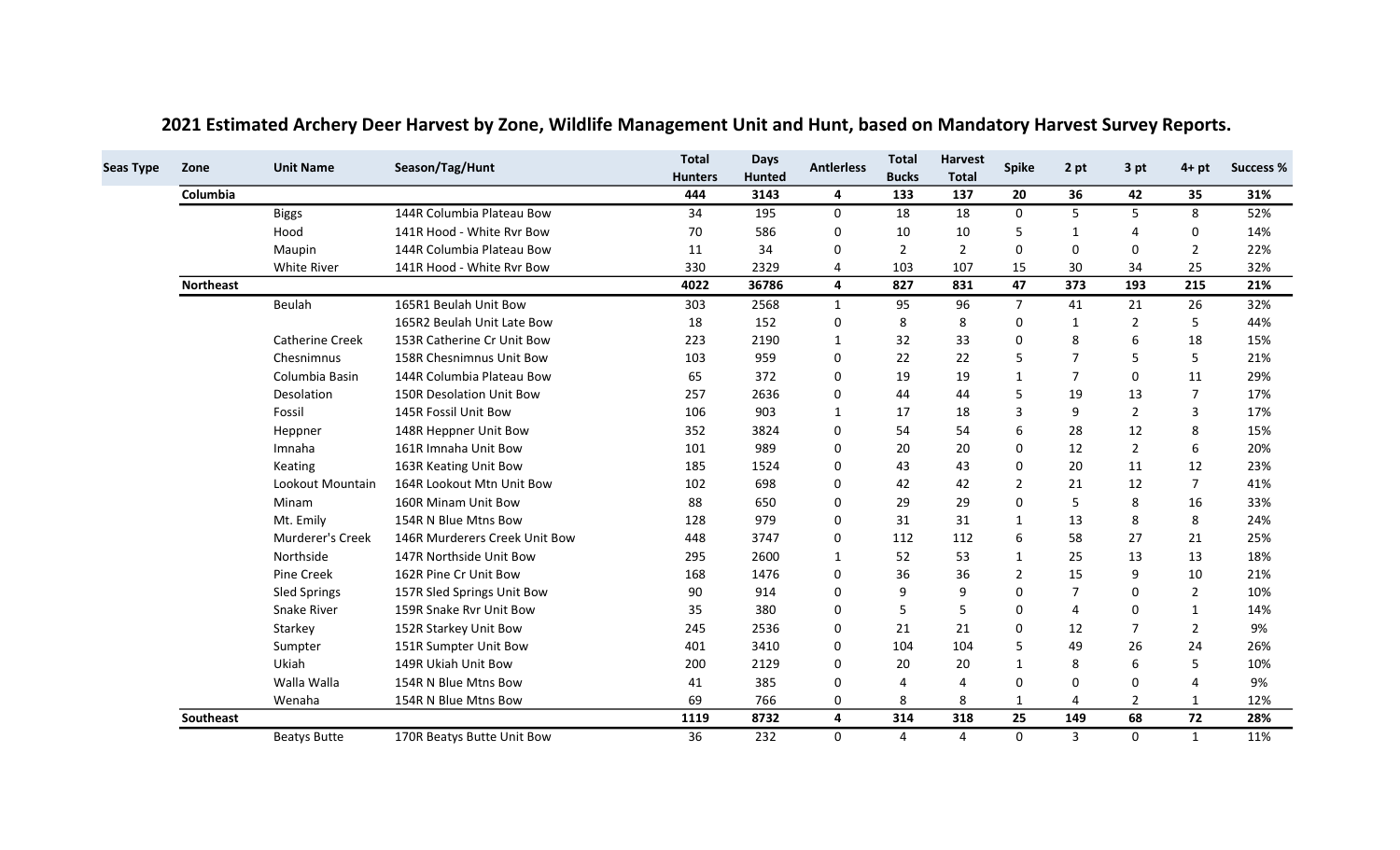| <b>Seas Type</b> | Zone             | <b>Unit Name</b>       | Season/Tag/Hunt                     | <b>Total</b><br><b>Hunters</b> | <b>Days</b><br><b>Hunted</b> | <b>Antierless</b> | <b>Total</b><br><b>Bucks</b> | <b>Harvest</b><br><b>Total</b> | <b>Spike</b>   | 2 pt           | 3 pt           | $4+pt$         | <b>Success %</b> |
|------------------|------------------|------------------------|-------------------------------------|--------------------------------|------------------------------|-------------------|------------------------------|--------------------------------|----------------|----------------|----------------|----------------|------------------|
|                  |                  |                        | 170R1 Hart Mtn No. 1 Bow            | 14                             | 88                           | 0                 | 4                            | 4                              | 0              | $\mathbf{1}$   | 1              | 1              | 25%              |
|                  |                  |                        | 170R2 Hart Mtn No. 2 Bow            | 11                             | 53                           | 0                 | $\overline{2}$               | $\overline{2}$                 | 0              | $\Omega$       | $\mathbf{1}$   | $\mathbf{1}$   | 22%              |
|                  |                  |                        | 170R3 Hart Mtn No. 3 Bow            | 3                              | 15                           | $\Omega$          | 3                            | 3                              | 0              | $\Omega$       | $\overline{2}$ | $\overline{2}$ | 100%             |
|                  |                  | Juniper                | 170R1 Hart Mtn No. 1 Bow            | n                              | $\Omega$                     | 0                 | 0                            | $\mathbf 0$                    | 0              | $\Omega$       | $\Omega$       | 0              | 0%               |
|                  |                  |                        | 170R2 Hart Mtn No. 2 Bow            | n                              | 0                            | 0                 | 0                            | 0                              | 0              | O              | $\Omega$       | 0              | 0%               |
|                  |                  |                        | 170R3 Hart Mtn No. 3 Bow            | $\overline{2}$                 | 8                            | 0                 | $\overline{2}$               | $\overline{2}$                 | 0              | 0              | 0              | $\overline{2}$ | 100%             |
|                  |                  |                        | 171R Juniper Unit Bow               | 31                             | 210                          | 0                 | $\overline{7}$               | $\overline{7}$                 | 0              | $\overline{2}$ | 0              | 5              | 23%              |
|                  |                  | <b>Malheur River</b>   | 166R Malheur Rvr Unit Bow           | 309                            | 2599                         | 1                 | 91                           | 92                             | 6              | 49             | 20             | 16             | 30%              |
|                  |                  | Owyhee                 | 167R Owyhee Unit Bow                | 75                             | 484                          | 0                 | 21                           | 21                             | $\mathbf{1}$   | $\overline{2}$ | 6              | 12             | 28%              |
|                  |                  | Silvies                | 172R Silvies Unit Bow               | 413                            | 3456                         | $\overline{2}$    | 117                          | 119                            | 13             | 70             | 26             | 8              | 29%              |
|                  |                  | <b>Steens Mountain</b> | 169R Steens Unit Bow                | 58                             | 366                          | 1                 | 12                           | 13                             | 0              | 6              | $\overline{a}$ | 2              | 22%              |
|                  |                  | Wagontire              | 173R Wagontire Unit Bow             | 27                             | 207                          | 0                 | 9                            | 9                              | $\mathbf{1}$   | 1              | $\mathbf{1}$   | 6              | 33%              |
|                  |                  | Warner                 | 174R1 N Warner Bow                  | 33                             | 235                          | 0                 | 15                           | 15                             | $\overline{2}$ | $\overline{7}$ | $\mathbf{1}$   | 5              | 45%              |
|                  |                  |                        | 174R2 S Warner Bow                  | 45                             | 344                          | 0                 | 15                           | 15                             | $\mathbf{1}$   |                | 3              | 6              | 33%              |
|                  |                  | Whitehorse             | 168R1 E Whitehorse Bow              | 19                             | 76                           | 0                 | 10                           | 10                             | 1              | 3              | 3              | 3              | 53%              |
|                  |                  |                        | 168R2 Trout Cr Mtns Traditional Bow | 43                             | 359                          | 0                 | $\overline{2}$               | $\overline{2}$                 | 0              | 0              | 0              | $\overline{2}$ | 5%               |
| General          |                  |                        |                                     |                                |                              |                   |                              |                                |                |                |                |                |                  |
|                  | <b>Northwest</b> |                        |                                     | 6970                           | 50269                        | 181               | 802                          | 983                            | 108            | 292            | 207            | 195            | 14%              |
|                  |                  | Alsea                  | Early Bow Deer                      | 375                            | 3278                         | $\mathbf{1}$      | 21                           | 22                             | 3              | 13             | 4              | $\mathbf{1}$   | 6%               |
|                  |                  |                        | Late Bow Deer                       | 300                            | 1852                         | 0                 | 35                           | 35                             | 3              | 16             | $\overline{7}$ | 9              | 12%              |
|                  |                  | McKenzie               | Early Bow Deer                      | 473                            | 3263                         | 17                | 44                           | 61                             | 7              | 25             | 6              | 6              | 13%              |
|                  |                  |                        | Late Bow Deer                       | 954                            | 6172                         | 26                | 175                          | 201                            | 14             | 56             | 50             | 55             | 21%              |
|                  |                  | Saddle Mountain        | Early Bow Deer                      | 275                            | 2786                         | 0                 | 14                           | 14                             | 4              | 6              | 3              | $\mathbf{1}$   | 5%               |
|                  |                  |                        | Late Bow Deer                       | 172                            | 916                          | 0                 | 9                            | 9                              | 2              | 2              | 0              | 5              | 5%               |
|                  |                  | Santiam                | Early Bow Deer                      | 874                            | 6884                         | 25                | 72                           | 97                             | 6              | 23             | 26             | 17             | 11%              |
|                  |                  |                        | Late Bow Deer                       | 1101                           | 7294                         | 58                | 164                          | 222                            | 20             | 45             | 43             | 56             | 20%              |
|                  |                  | Scappoose              | Early Bow Deer                      | 140                            | 1181                         | $\mathbf{1}$      | 11                           | 12                             | 4              | 4              | 0              | 3              | 9%               |
|                  |                  |                        | Late Bow Deer                       | 20                             | 114                          | 0                 | 0                            | $\mathbf 0$                    | 0              | $\Omega$       | 0              | 0              | 0%               |
|                  |                  | Siuslaw                | Early Bow Deer                      | 187                            | 1489                         | $\Omega$          | 19                           | 19                             | $\mathbf{1}$   | 7              | 10             | $\mathbf{1}$   | 10%              |
|                  |                  |                        | Late Bow Deer                       | 258                            | 1757                         | 3                 | 58                           | 61                             | 4              | 20             | 15             | 19             | 24%              |
|                  |                  | Stott Mt.              | Early Bow Deer                      | 108                            | 978                          | $\Omega$          | 10                           | 10                             | $\overline{2}$ | 6              | $\Omega$       | $\overline{2}$ | 9%               |